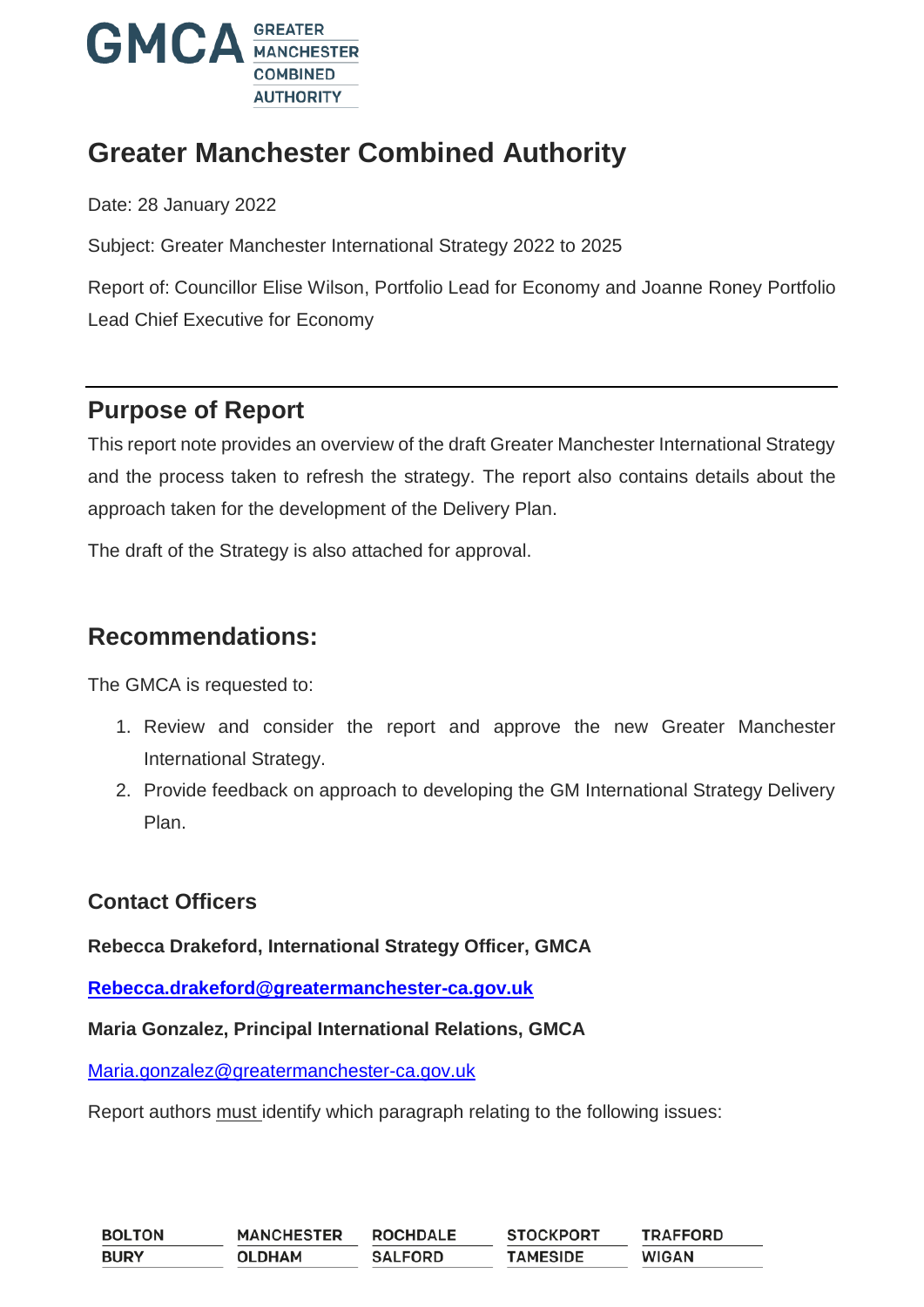## **Equalities Impact, Carbon and Sustainability Assessment:**

| Impact Indicator                                               |           | <b>Impacts Questionnaire</b>                                                                                                                                                                                                                                                               |  |  |                                                                                   |  |                                  |
|----------------------------------------------------------------|-----------|--------------------------------------------------------------------------------------------------------------------------------------------------------------------------------------------------------------------------------------------------------------------------------------------|--|--|-----------------------------------------------------------------------------------|--|----------------------------------|
|                                                                | Result    |                                                                                                                                                                                                                                                                                            |  |  | Justification/Mitigation                                                          |  |                                  |
| Equality and Inclusion                                         | G         | The GM International Strategy outlines how we will work with our diaspora commmunities to<br>engage internationally, for example with Pakistan and Bangladesh                                                                                                                              |  |  |                                                                                   |  |                                  |
| !Health                                                        |           |                                                                                                                                                                                                                                                                                            |  |  |                                                                                   |  |                                  |
| Resilience and<br>Adaptation                                   |           |                                                                                                                                                                                                                                                                                            |  |  |                                                                                   |  |                                  |
| Housing                                                        |           | International investment may fund the development of new homes and therefore increase<br>accessibility.                                                                                                                                                                                    |  |  |                                                                                   |  |                                  |
| Economy                                                        | G         | All the core international priorities (trade, investment, international students, research and the<br>visitor economy) add additional economic benefit to the city-region, aiming to sustain and<br>create new good jobs.                                                                  |  |  |                                                                                   |  |                                  |
| <b>Mobility and</b><br>Connectivity                            | N/A       | The International Strategy calls for futher long-haul connectivity to Manchester Airport,<br>improving our connetivity with the rest of the world.                                                                                                                                         |  |  |                                                                                   |  |                                  |
| Carbon, Nature and<br>Environment                              | <b>RR</b> | Further long-haul route connectivity to Manchester Airport and increasing tourist numbers both<br>have a negative impact on the environment. As with the GMS, the Strategy commits GM to<br>working with the Airport to help mitigate some of the challenges associated with the industry. |  |  |                                                                                   |  |                                  |
| Consumption and<br>Production                                  |           |                                                                                                                                                                                                                                                                                            |  |  |                                                                                   |  |                                  |
| Contribution to achieving the<br>GM Carbon Neutral 2038 target |           |                                                                                                                                                                                                                                                                                            |  |  |                                                                                   |  |                                  |
| <b>Further Assessment(s):</b>                                  |           | N/A                                                                                                                                                                                                                                                                                        |  |  |                                                                                   |  |                                  |
|                                                                |           |                                                                                                                                                                                                                                                                                            |  |  |                                                                                   |  |                                  |
| Positive impacts overall,<br>whether long or short<br>term.    |           | Mix of positive and<br>negative impacts. Trade-<br>offs to consider.                                                                                                                                                                                                                       |  |  | Mostly negative, with at<br>least one positive aspect.<br>Trade-offs to consider. |  | <b>Negative impacts overall.</b> |
|                                                                |           |                                                                                                                                                                                                                                                                                            |  |  |                                                                                   |  |                                  |
| <b>Carbon Assessment</b><br><b>Overall Score</b>               |           |                                                                                                                                                                                                                                                                                            |  |  |                                                                                   |  |                                  |
| <b>Buildings</b>                                               | Result    |                                                                                                                                                                                                                                                                                            |  |  | Justification/Mitigation                                                          |  |                                  |
| New Build residential                                          | N/A       |                                                                                                                                                                                                                                                                                            |  |  |                                                                                   |  |                                  |
| Residential building(s)<br>irenovation/maintenance             | N/A       |                                                                                                                                                                                                                                                                                            |  |  |                                                                                   |  |                                  |
| New Build Commercial/<br>Industrial                            | N/A       |                                                                                                                                                                                                                                                                                            |  |  |                                                                                   |  |                                  |
| <b>Transport</b>                                               |           |                                                                                                                                                                                                                                                                                            |  |  |                                                                                   |  |                                  |
| Active travel and public                                       | N/A       |                                                                                                                                                                                                                                                                                            |  |  |                                                                                   |  |                                  |
| transport<br>Roads, Parking and<br><b>Vehicle Access</b>       | N/A       |                                                                                                                                                                                                                                                                                            |  |  |                                                                                   |  |                                  |
|                                                                | N/A       |                                                                                                                                                                                                                                                                                            |  |  |                                                                                   |  |                                  |
| Access to amenities<br>Vehicle procurement                     | ТВС       |                                                                                                                                                                                                                                                                                            |  |  |                                                                                   |  |                                  |
|                                                                |           |                                                                                                                                                                                                                                                                                            |  |  |                                                                                   |  |                                  |
| Land Use<br>Land use                                           | N/A       |                                                                                                                                                                                                                                                                                            |  |  |                                                                                   |  |                                  |

### **Risk Management**

There are no specific risks associated with the overarching strategy and its framework. Risks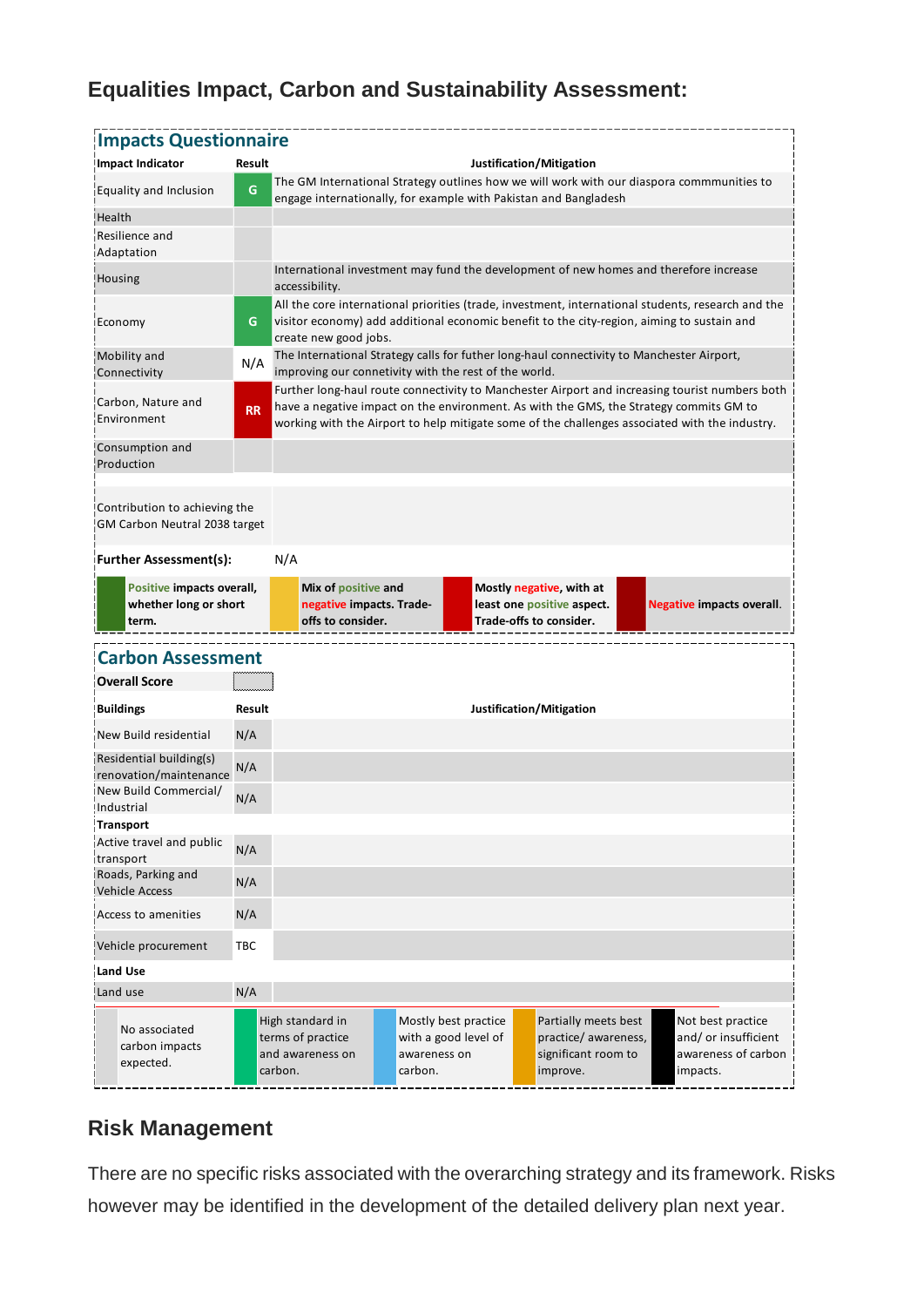**Legal Considerations**

**N/A**

**Financial Consequences – Revenue**

**N/A**

**Financial Consequences – Capital**

**N/A**

**Number of attachments to the report: 1**

## **Comments/recommendations from Overview & Scrutiny Committee**

Feedback was provided from an informal meeting of the Economy, Business Growth & Skills Overview & Scrutiny Committee on the need to consider how Foreign Direct Investment can be accessed across the city region, and the need to ensure that decarbonisation is embedded in the Strategy.

## **Background Papers**

Greater Manchester 2017 to 2020 Internationalisation Strategy. Available here: [https://www.greatermanchester-ca.gov.uk/media/3548/international\\_strategy.pdf](https://www.greatermanchester-ca.gov.uk/media/3548/international_strategy.pdf)

# **Tracking/ Process**

Does this report relate to a major strategic decision, as set out in the GMCA Constitution

No

# **Exemption from call in**

Are there any aspects in this report which means it should be considered to be exempt from call in by the relevant Scrutiny Committee on the grounds of urgency?

**N/A**

**GM Transport Committee**

**N/A**

**Overview and Scrutiny Committee**

**N/A**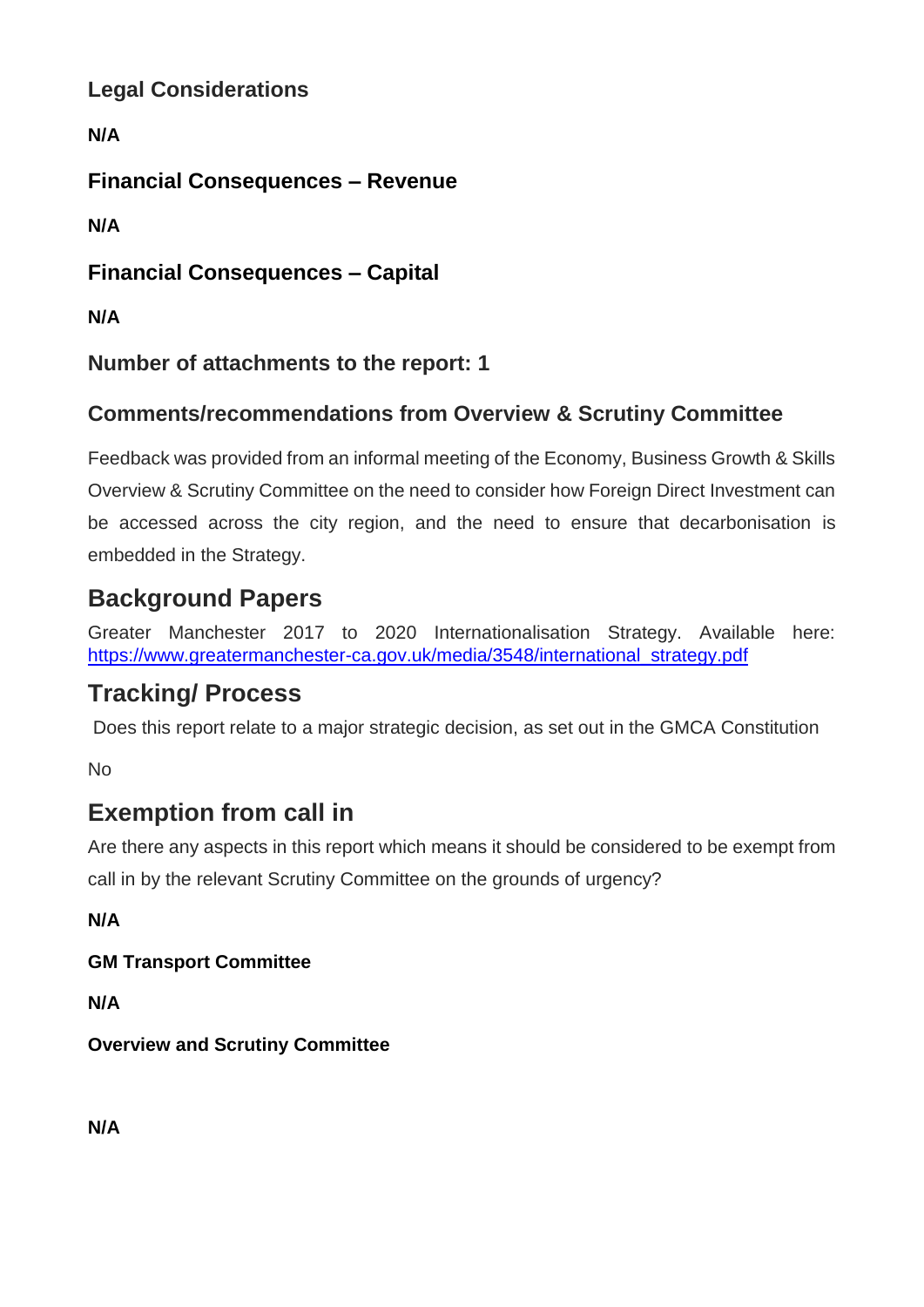### **1. Introduction**

- 1.1. Greater Manchester is a place that has a global profile and long history of international engagement, contributing to the economic success of the city region. Internationalisation has a transformational impact on Greater Manchester's productivity and prosperity, unlocking growth and innovation opportunities for our businesses and institutions, helping to create and sustain good quality jobs for the residents of Greater Manchester in the way set out by the Greater Manchester Local Enterprise Partnership's Economic Vision.
- 1.2. In 2017, the Greater Manchester Local Enterprise Partnership and GMCA agreed a three-year internationalisation strategy. A three-year refresh of this strategy was due in 2020, however the challenges of the pandemic meant this process was delayed and Greater Manchester's attention shifted to measuring the impact CV-19 was having on its international priorities.
- 1.3. In response to the challenges that emerged, a one-year roll over International Strategy was agreed, published in-line with the Living with COVID Resilience plan in October 2020. This strategy aimed to help mitigate some of the international challenges caused by the pandemic and continued uncertainty surrounding Brexit. The strategy also reframed Greater Manchester's new international ambitions and priorities around a new Greater Manchester context and new UK foreign policy.
- 1.4. This one-year roll over strategy expired at the end of 2021. Preparations for refreshing the International Strategy began in June 2021. This included completing a full evidence base review and consultations with business groups, local authorities, universities and others. This intelligence has informed the new three-year International Strategy.
- 1.5. The purpose of the refreshed International Strategy is four-fold:
	- Address the most immediate international challenges facing Greater Manchester following the pandemic and ensuring it continues to respond to any emerging challenges following the UK's formal departure from the EU.
	- Outline Greater Manchester's international ambitions, priorities and markets under a single framework and collective narrative, highlighting the interconnectedness of internationalisation, coordinating across key organisations on strategic activity and ensuring delivery is greater than the sum of its part.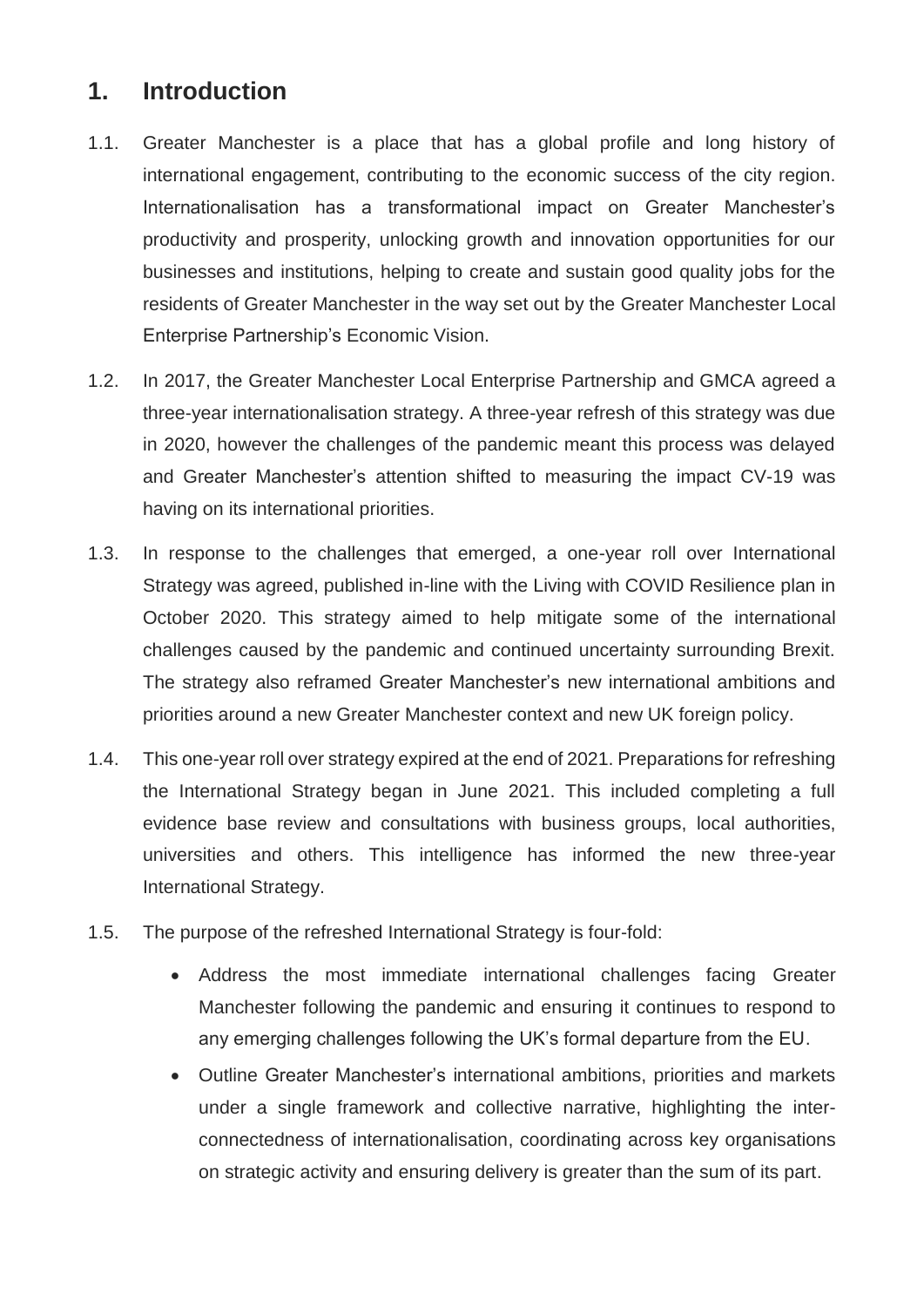- Highlight Greater Manchester's areas of global competitiveness, identifying clear areas where Greater Manchester can play a transformational role in supporting the UK government to deliver on Global Britain.
- Emphasise the transformational benefits of internationalisation for Greater Manchester, highlighting the ways in which it can deliver on the Greater Manchester Strategy vision of a greener, fairer and more prosperous Greater Manchester, bringing benefits to all of our residents.
- 1.6. Through the development process with partners, it was agreed the International Strategy should continue to focus on the 8 priorities agreed in last year's refresh. There are five Core Priorities – International Trade, Foreign Direct and Capital Investment, Research and Innovation, The Visitor Economy and International Students; and three Enablers – City-region Diplomacy, Perception and Reputation, and Connectivity.
- 1.7. As part of the strategy refresh and engagement process, a set of ambition statements and directional targets have been set against each priority. Each priority also outlines strategic objectives that will help Greater Manchester to achieve its ambitions and targets. A list of performance measures and sources have been identified to help monitor performance against them.
- 1.8. An initial Delivery Plan has been produced alongside the International Strategy. It captures initial activity already underway which delivers on the strategy's priorities as well as outlines the key organisations or initiatives that deliver on each of the strategic objectives.
- 1.9. A finalised plan will be produced in April 2022 following further stakeholder engagement and a review of any gaps and risks that may prevent successful delivery. It will aim to capture key strategic activity and projects as well as any new initiatives or structures which must be established to deliver on the strategy over its three-year period.
- 1.10. The Delivery Plan introduces key performance indicators for monitoring performance against each of the priorities, this will be reported annually to the Internationalisation Marketing and Advisory Board (IMAB).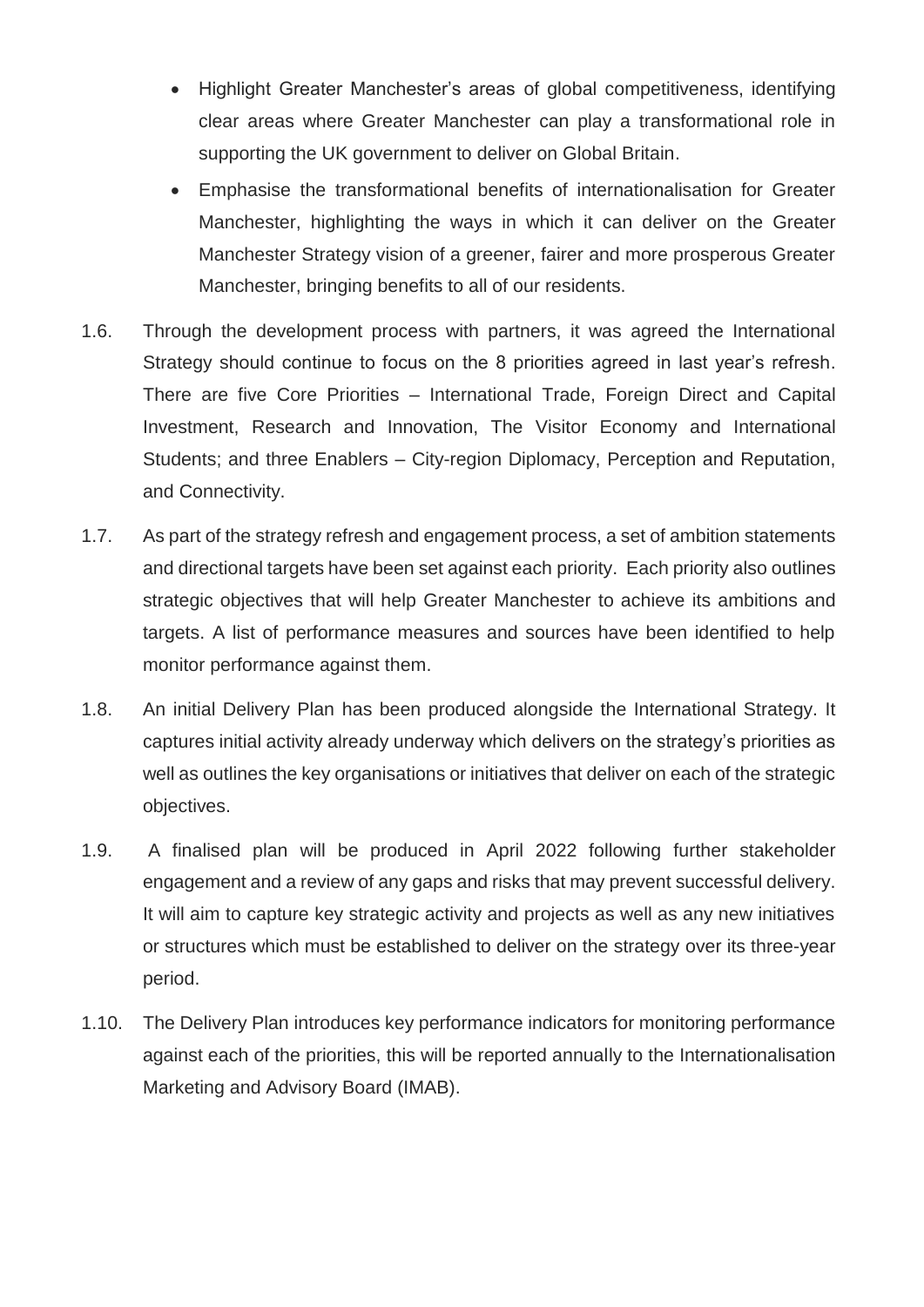- 1.11. The strategy will be available in full online following its formal launch along with a separate executive summary with key priorities and messages for stakeholders and the wider public. In early 2022 a website will be developed providing a go to page for each of the priorities and a link to a dashboard which will report on key statistics and performance in relation to the 5 core priorities.
- 1.12. The new Strategy has been approved by the Internationalisation Marketing Board (IMAB), the GM LEP and the Growth Board. It is shared with this paper for approval.

## **2. Strategy Summary**

2.1.The core structure of the strategy is summarised in the diagram below.

# **VISION**

To be a leading city-region in the UK and globally and an international influencer in green and digital.

Supporting Greater Manchester to become a place where everyone can live a good life, growing up, getting on and growing old in a greener, fairer and more prosperous city-region

#### **SHARED AMBTIONS**

- **1.** Raise the profile of Greater Manchester as a welcoming, vibrant and diverse city-region with a strong cultural, sport and place offer, continuing the work to make our city-region a great place to visit, invest and study.
- **2.** Work with partners nationally and internationally to leverage the benefits of internationalisation and deliver on our economic vision by increasing trade, attracting foreign direct investment and fostering cross-border international partnerships to support the creation of better jobs and good employment to build a more prosperous, fairer and globally competitive city-region.
- 3. Position Greater Manchester at the heart of the UK's global competitiveness and forefront of innovation with world-leading strengths in Digital/Cyber, Health Innovation, Advanced Materials and Manufacturing, and Clean Growth Technology, driving investment in these sectors and improving our ability to turn research into solutions that are shared with the world.
- 4. Work with partners across the world to achieve our carbon neutrality by 2038, helping to accelerate the UK's and global transition to net zero by sharing our expertise, learning from others, and working with the world's most innovative companies.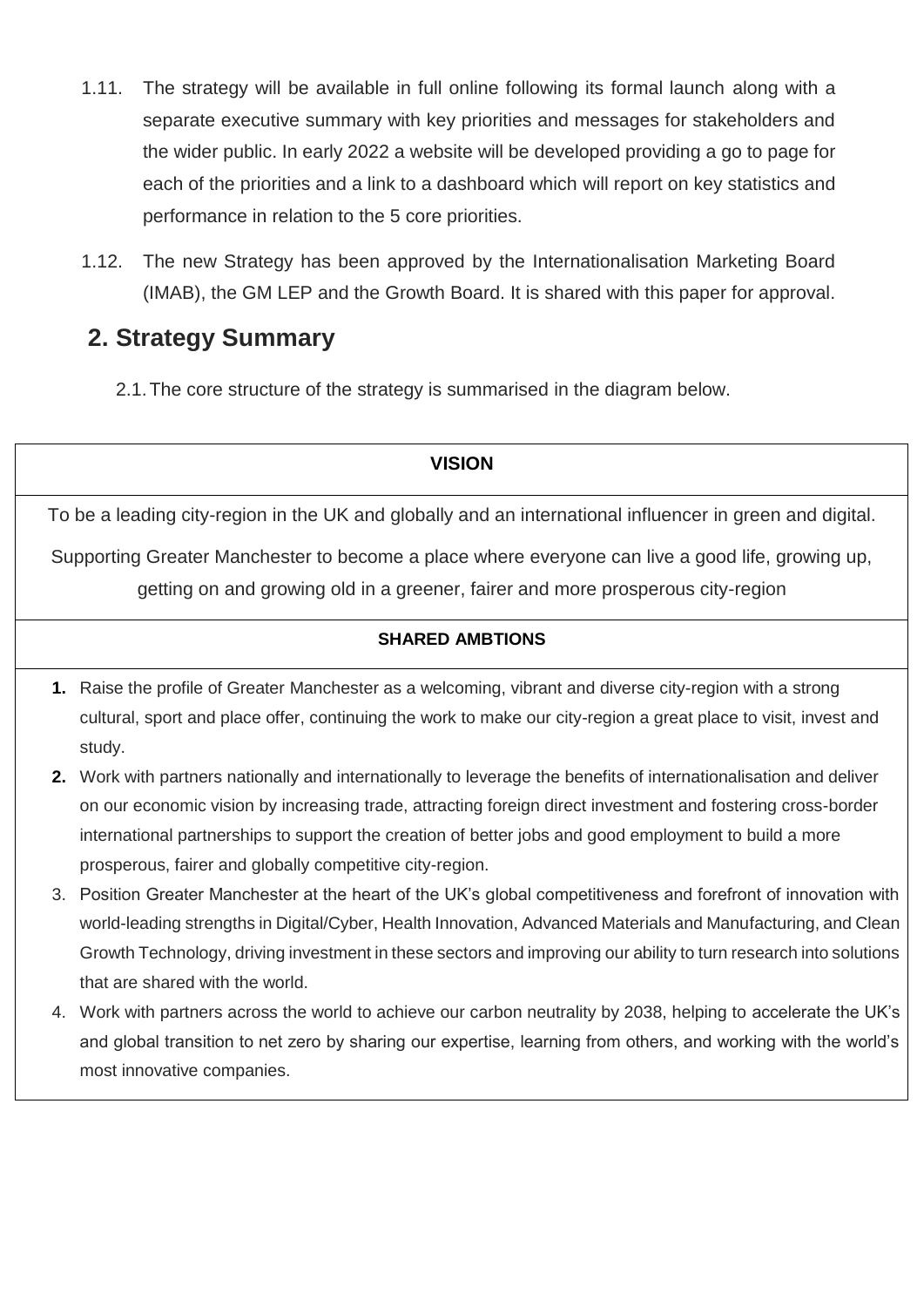| <b>CORE PRIORITIES</b>                                                                                                                                                                                                                                                                                        |                |                                |                                                                                                                                                                                                                                        |  |  |
|---------------------------------------------------------------------------------------------------------------------------------------------------------------------------------------------------------------------------------------------------------------------------------------------------------------|----------------|--------------------------------|----------------------------------------------------------------------------------------------------------------------------------------------------------------------------------------------------------------------------------------|--|--|
| <b>Trade</b>                                                                                                                                                                                                                                                                                                  |                |                                | <b>Investment (FDI and FCI)</b>                                                                                                                                                                                                        |  |  |
| Improve the export propensity of our business base across<br>the city-region, growing both goods and services exports<br>and diversifying our trade markets                                                                                                                                                   |                |                                | Increase the number of high-value jobs in Greater<br>Manchester through the attraction of the world's most<br>innovative, green and ambitious companies across our<br>10 LAs, helping to deliver our Economic Vision.                  |  |  |
| <b>Students</b>                                                                                                                                                                                                                                                                                               |                |                                | <b>Visitor Economy</b>                                                                                                                                                                                                                 |  |  |
| Deliver an inclusive, welcoming and world-class<br>international student experience, increasing the number of<br>international students studying at our universities and<br>diversifying our international student base.                                                                                      |                | and events to the city-region. | Deliver on our ambition of becoming a world class visitor<br>hub for business and leisure tourism, sustainably<br>increasing the volume and value of business and leisure<br>tourists as well as continuing to attract key conferences |  |  |
| <b>Research and Innovation</b>                                                                                                                                                                                                                                                                                |                |                                |                                                                                                                                                                                                                                        |  |  |
| Promote Greater Manchester as an international leader in<br>innovation with world leading strengths in digital, health<br>innovation, advanced materials, and manufacturing as well<br>as low carbon technology. Continue to attract investment,<br>talent and drive collaboration in these frontier sectors. |                |                                |                                                                                                                                                                                                                                        |  |  |
|                                                                                                                                                                                                                                                                                                               |                | <b>ENABLERS</b>                |                                                                                                                                                                                                                                        |  |  |
| Osan sa bhliain                                                                                                                                                                                                                                                                                               | <b>Deserve</b> | والمستورية والمترامين          | Oltre as also a Diale                                                                                                                                                                                                                  |  |  |

| <b>Connectivity</b>                           | <b>Perception and Reputation</b> | <b>City-region Diplomacy</b>          |
|-----------------------------------------------|----------------------------------|---------------------------------------|
| Support connectivity to key priority markets  | Build new and further develop    | Build new and further develop         |
| and the recovery of Manchester Airport as     | relationships with other city-   | relationships with other city-regions |
| a key asset, in line with our decarbonisation | regions around the world to      | around the world to facilitate        |
| aims.                                         | facilitate engagement on         | engagement on important global        |
| We will work with partners to ensure that     | important global agendas such    | agendas such as inclusivity and       |
| our businesses and residents are well         | as inclusivity and climate       | climate change as well as support the |
| equipped to take advantage of the             | change as well as support the    | delivery of our core priorities.      |
| opportunities that are arising from           | delivery of our core priorities. |                                       |
| international digital connectivity.           |                                  |                                       |